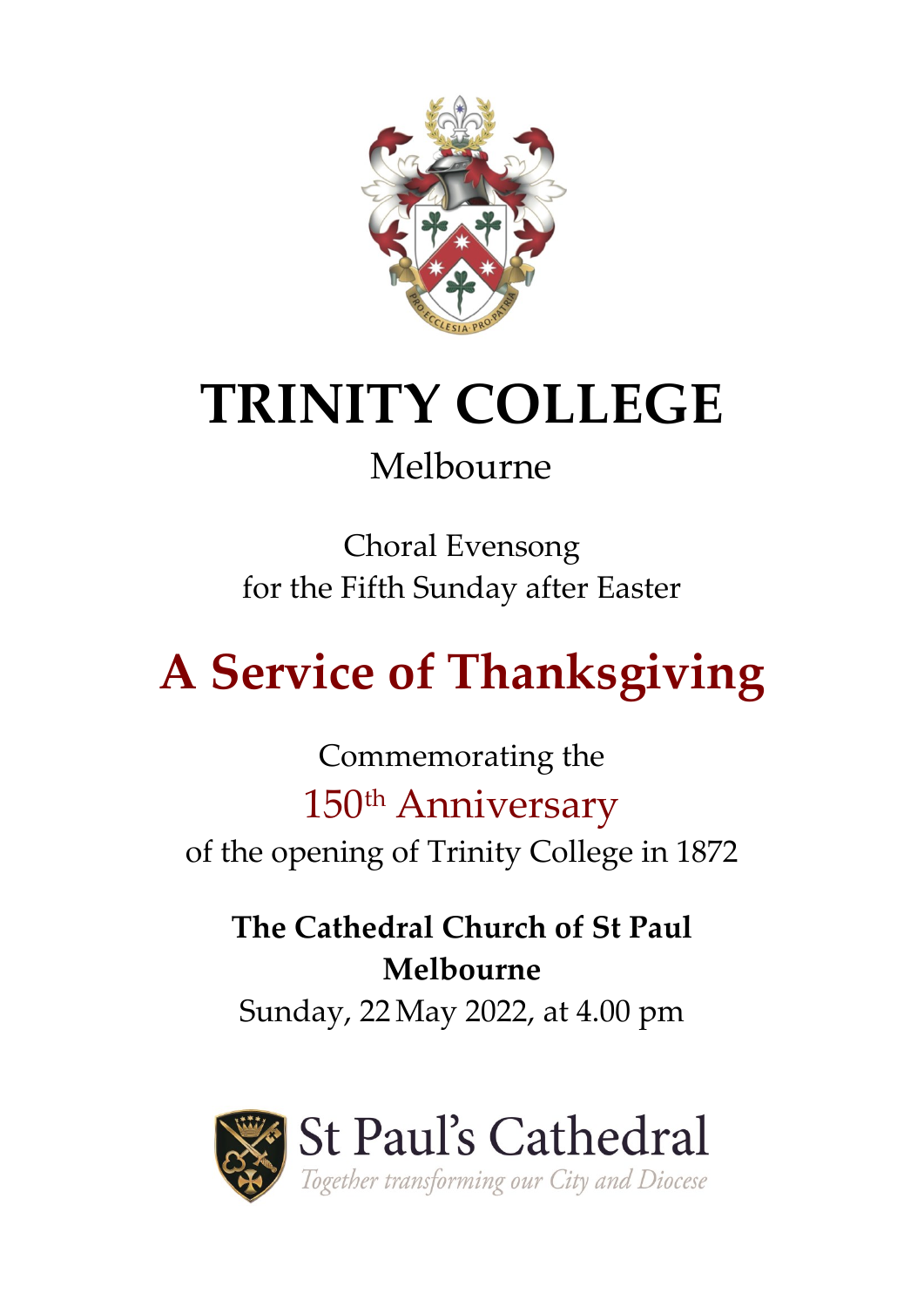

From the arrival of its first Bishop, Charles Perry, in 1847, the Anglican Diocese of Melbourne worked to establish a grammar school and a university college. Melbourne Grammar School opened in 1858, but it was not until 10 February 1870 that Perry laid the "chief cornerstone of a college to be dedicated to the holy, blessed, and undivided Trinity, and to be called Trinity College". Fundraising yielded sufficient only for construction of the 'Lodge', which was completed in 1872. The Reverend George Torrance was appointed as Acting Principal. He welcomed the first student, John Stretch—later Coadjutor Bishop of Brisbane—to Trinity on 2 July 1872.

Alexander Leeper was appointed Principal (later Warden) in 1876, at the time of Trinity's affiliation to the University of Melbourne. Perry's successor, Bishop James Moorhouse, established the Theological School in 1878. The first theological student was Arthur Green, later Bishop of Grafton and Armidale. In 1910, Trinity was a signatory to the founding of the Melbourne College of Divinity, now the University of Divinity, of which the Trinity College Theological School is a recognised college, offering degrees, continuing education and formation for lay and ordained ministry to the Province of Victoria and beyond through extensive online programs.

Leeper pushed for the provision of tertiary education for woman, and female students were admitted to College lectures from 1883, the first being Lilian Alexander. The first Trinity woman to graduate was Laura Moerlin, in 1885, only the third in the University's history. A residence for "lady-students attending lectures at Trinity College" was opened in 1886 in a rented house across Royal Parade, and a permanent building for the Trinity Women's Hostel was opened 1891, through the generosity of (Lady) Janet Clarke. Known from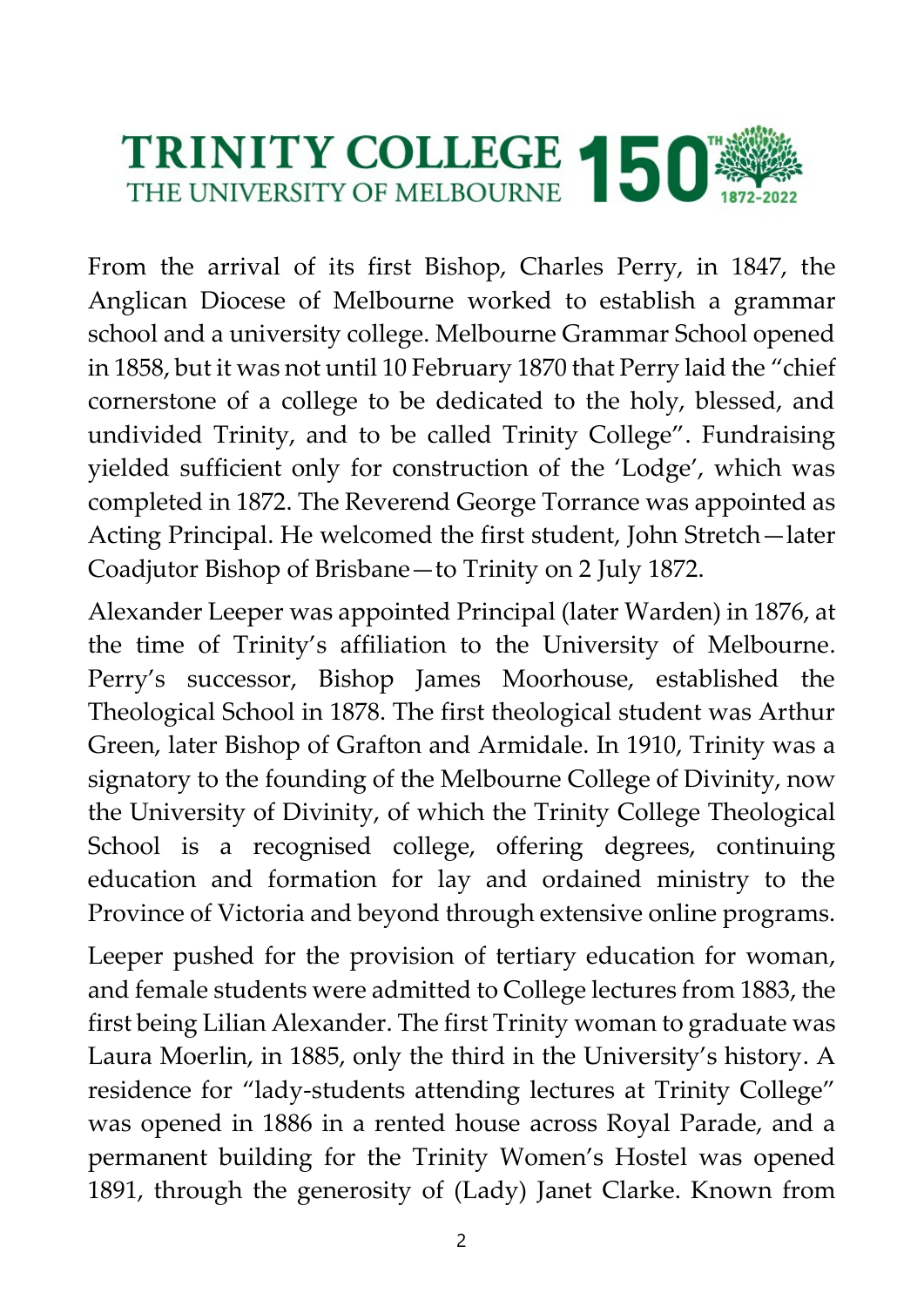1921 as Janet Clarke Hall, it became a separate (women's) college in 1961. By 1974, both Trinity and JCH were co-educational.

A university bridging course known as Foundation Studies, for international students, was established at Trinity in 1990, and a 'Young Leaders' summer school commenced in 2001. The same year, two residential scholarships for Indigenous students were added to Trinity's already substantial offering of student support, made possible by sustained and generous philanthropy.

Despite the financial impact of the COVID pandemic, with its associated losses of staff and on-campus activity, today Trinity College stands as strong as ever, and continues to offer transforming education to thousands of students across its residential, theological and international programs.

We wish Trinity College a very happy 150th anniversary! May there be many more milestones and celebrations.

# X X X

## **THE PROCESSION**

Crucifer The Choir of Trinity College (including choral alumni) The Lay Clerks of the Choir of St Paul's Cathedral The Chancellor of the University of Divinity: *Dr Graeme Blackman AO* The Vice-Chancellor of the University of Melbourne: *Professor Duncan Maskell* The Vice-Chancellor of the University of Divinity: *Professor Peter Sherlock*

Fellows of Trinity College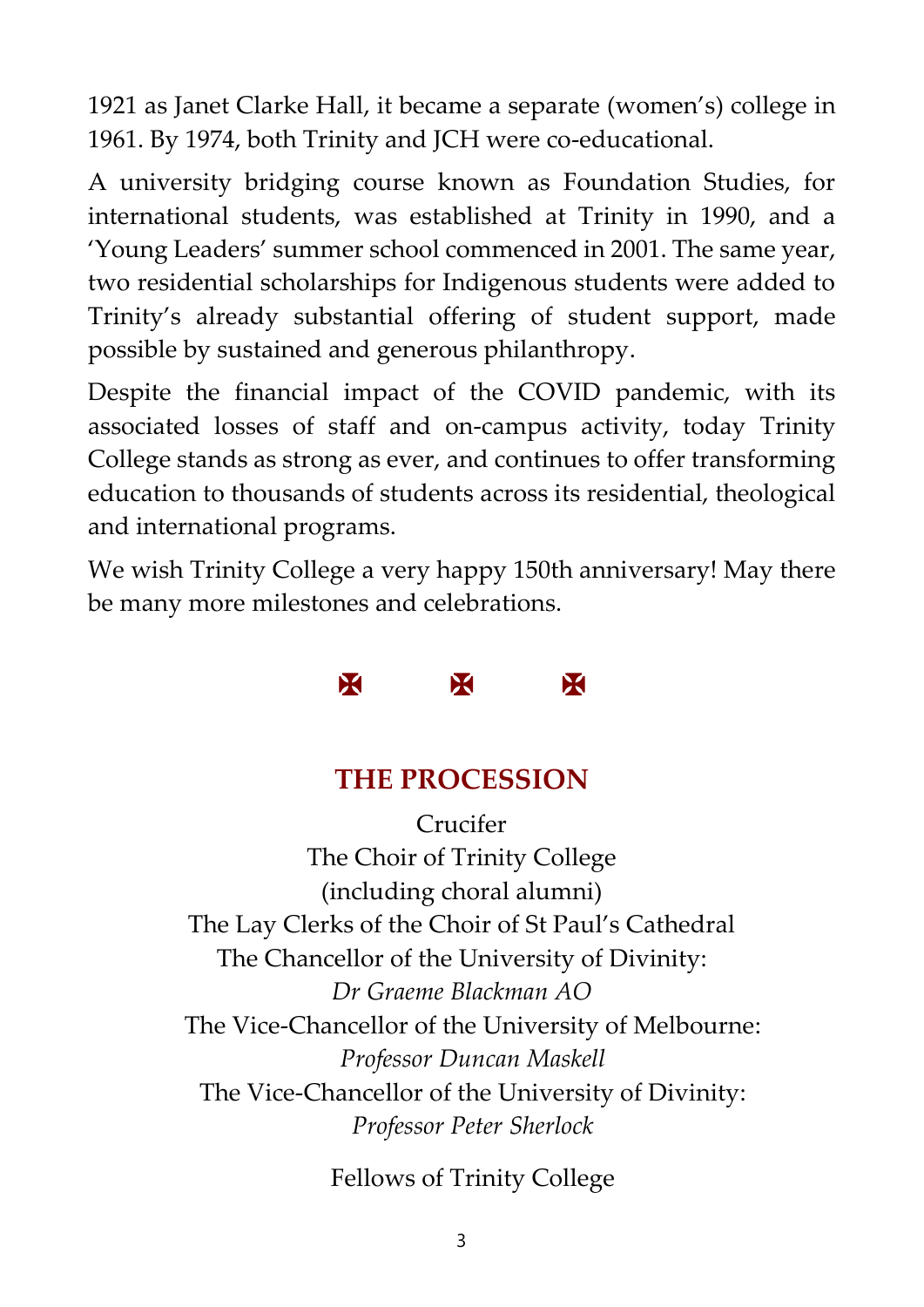Warden's Verger The Warden of Trinity College: *Professor Ken Hinchcliff* The Interim Principal of Janet Clarke Hall: *Ms Margie Welsford*  The Deans of Trinity College: *Ms Leonie Jongenelis The Reverend Canon Associate Professor Robert Derrenbacker Mr Richard Pickersgill* Heads of Colleges Cathedral Clergy Cathedral Canons College Chaplain: *The Reverend Dr Luke Hopkins* Precentor and Archdeacon of Melbourne: *The Venerable Canon Heather Patacca* Bishops

> The Dean's Verger Dean of Melbourne: *The Very Reverend Dr Andreas Loewe* Archbishop of Perth: *The Most Reverend Kay Goldsworthy AO* Archbishop of Melbourne: *The Most Reverend Dr Philip Freier*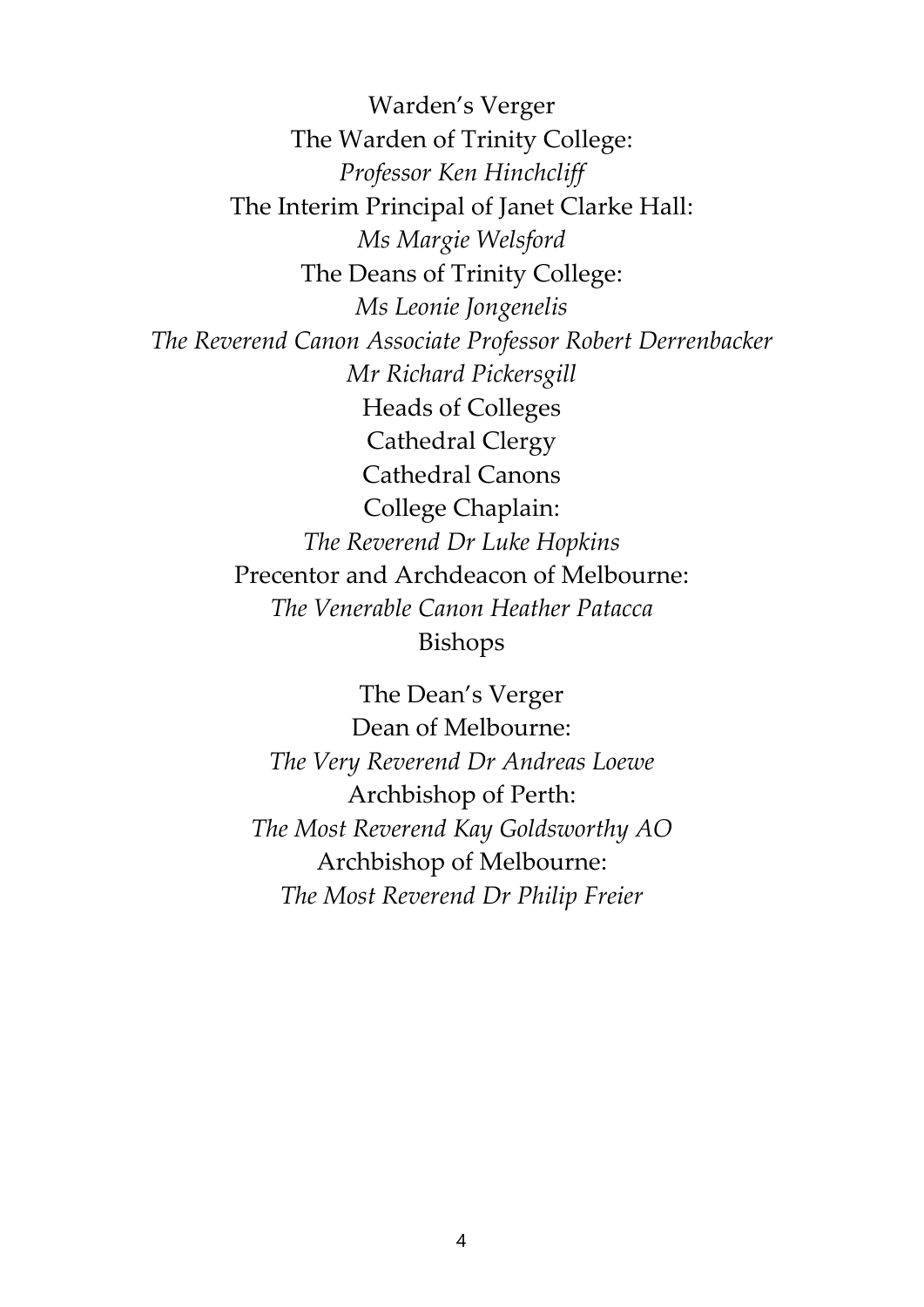#### *Please remain seated as the Choir sings the Introit from the West Door*

# THE INTROIT

*Sung by the Choir*

Blessed be the Holy Trinity and its undivided Unity; We shall ever give thanks, for he has dealt with us according to his mercy.

> Text: Antiphon for Trinity Sunday Music: Dr Peter Campbell (b. 1964), Registrar, Trinity College Theological School *Specially composed for this service*

#### *Please stand and join in singing the hymn*

## PROCESSIONAL HYMN

*Sung at the laying of the College's foundation stone in 1870*



**Holy, holy, holy! Lord God almighty! Early in the morning our song shall rise to thee. Holy, holy, holy! Merciful and mighty! God in three persons, blessed Trinity!**

**Holy, holy, holy! All the saints adore thee, casting down their golden crowns around the glassy sea; cherubim and seraphim falling down before thee, which wert, and art, and evermore shalt be.**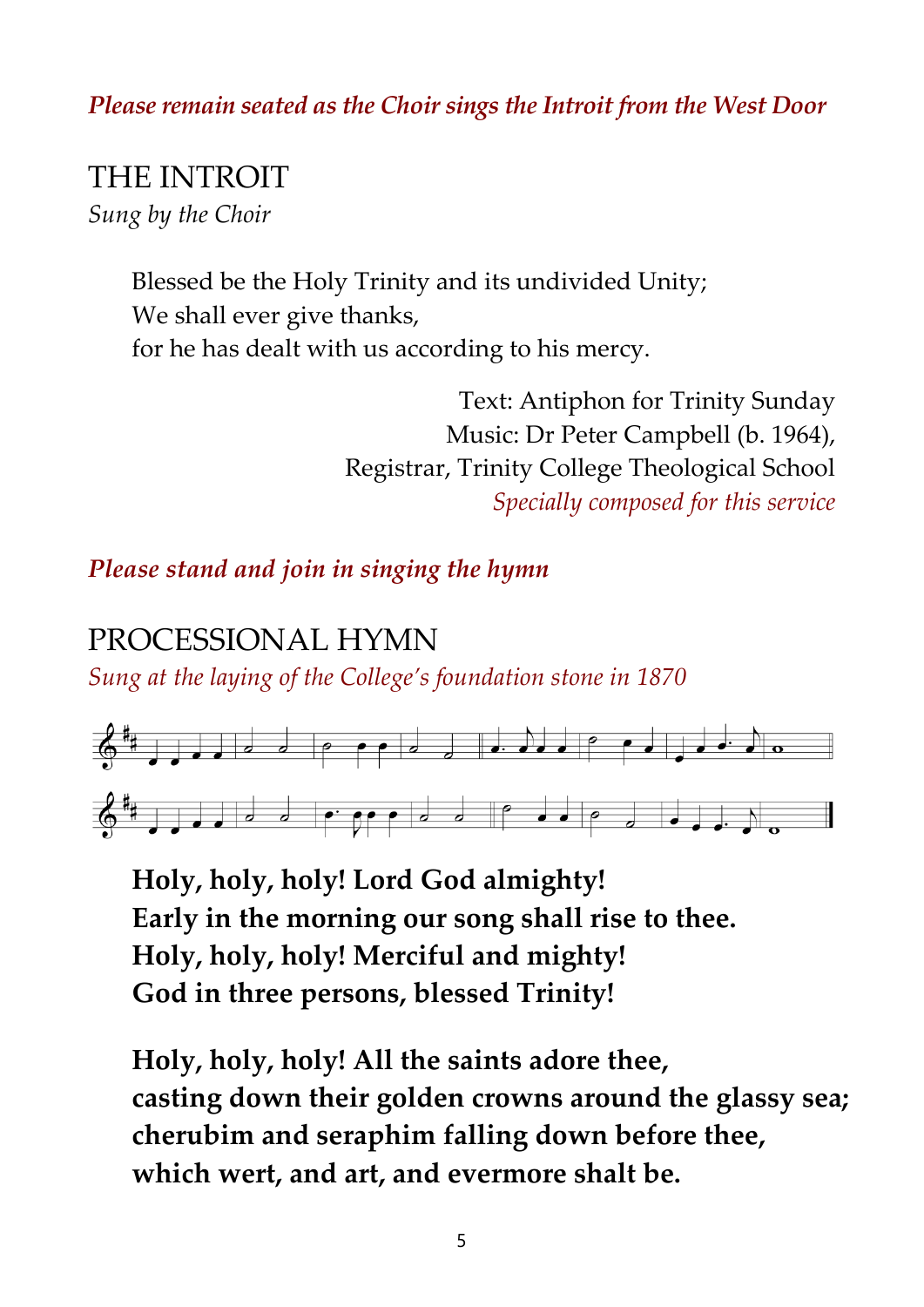**Holy, holy, holy! Though the darkness hide thee, though the eye of sinfulness thy glory may not see, only thou art holy; there is none beside thee, perfect in pow'r, in love, and purity.**

**Holy, holy, holy! Lord God almighty! All thy works shall praise thy name, in earth, and sky, and sea. Holy, holy, holy! Merciful and mighty! God in three persons, blessed Trinity!**

> Text: Reginald Heber (1783–1826) Music: 'Nicaea', John B. Dykes (1823–1876)

*Please be seated*

#### WELCOME

*The Dean of Melbourne, the Very Reverend Dr Andreas Loewe, Theological School Adjunct Faculty and former College Chaplain*

## ACKNOWLEDGEMENT OF COUNTRY

*The Reverend Dr Garry Deverell, trawloolway man, Research Fellow, School of Indigenous Studies, University of Divinity, and alumnus*

## THE PRECES *Sung by the Officiant and Choir*

O Lord, open thou our lips, *and our mouth shall shew forth thy praise.* O God make speed to save us. *O Lord, make haste to help us.* Glory be to the Father, and to the Son, and to the Holy Ghost: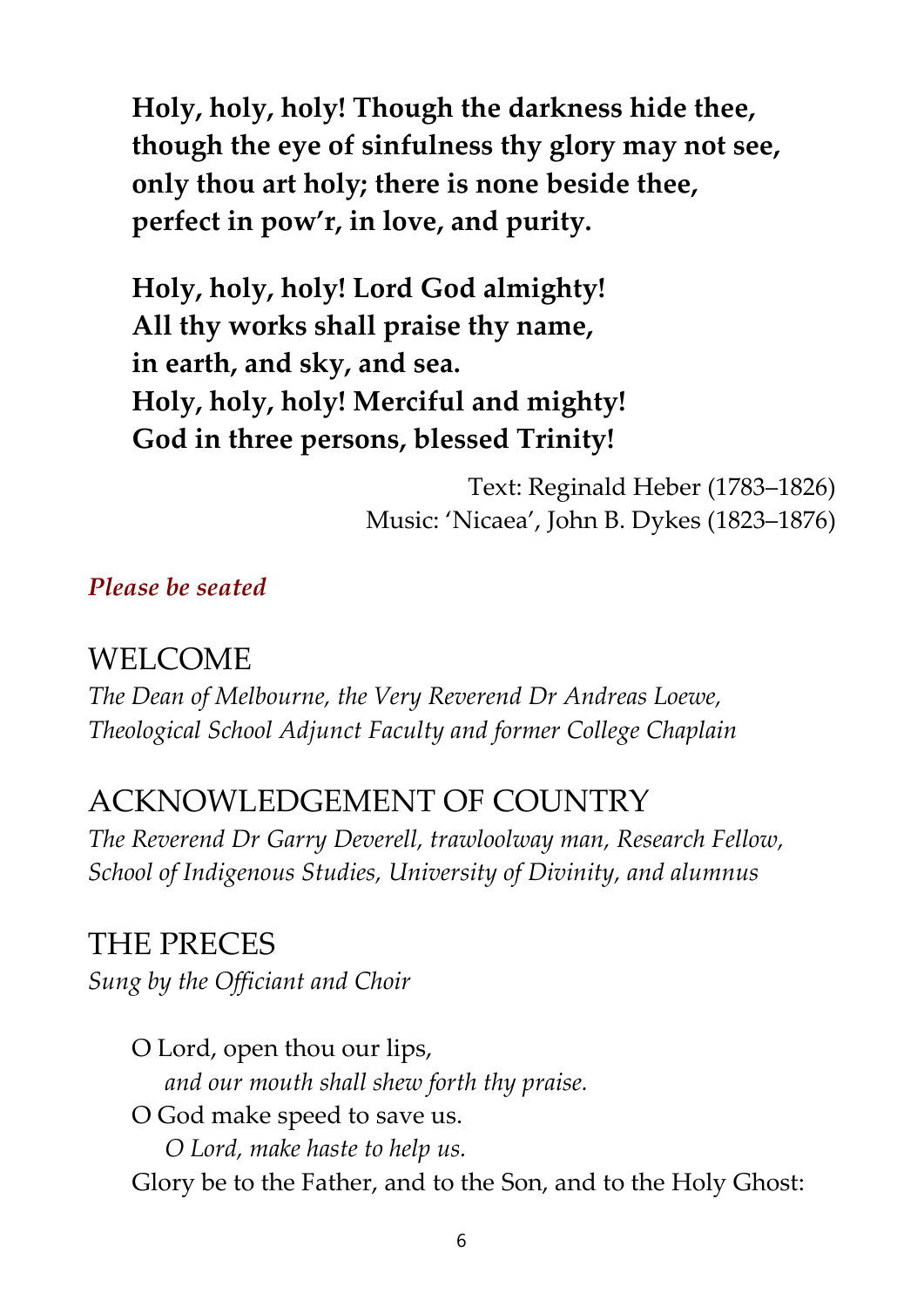*as it was in the beginning, is now, and ever shall be; world without end. Amen.* Praise ye the Lord. *The Lord's name be praised.*

Music: Bernard Rose (1916–1996)

## PSALM 67 *Sung by the Choir*

God be merciful unto us and bless us: And shew us the light of his countenance, and be merciful unto us; That thy way may be known upon earth: Thy saving health among all nations. Let the people praise thee O God: Yea, let all the people praise thee. O let the nations rejoice and be glad: For thou shalt judge the fold righteously, and govern the nations upon earth. Let the people praise thee O God: Yea, let all the people praise thee. God shall bless us: and all the ends of the world shall fear him.

#### *Please stand for the Gloria*

Glory be to the Father, and to the Son, and to the Holy Ghost; As it was in the beginning, is now, and ever shall be: world without end. Amen.

Music: Edward Bairstow (1874–1946)

#### *Please be seated*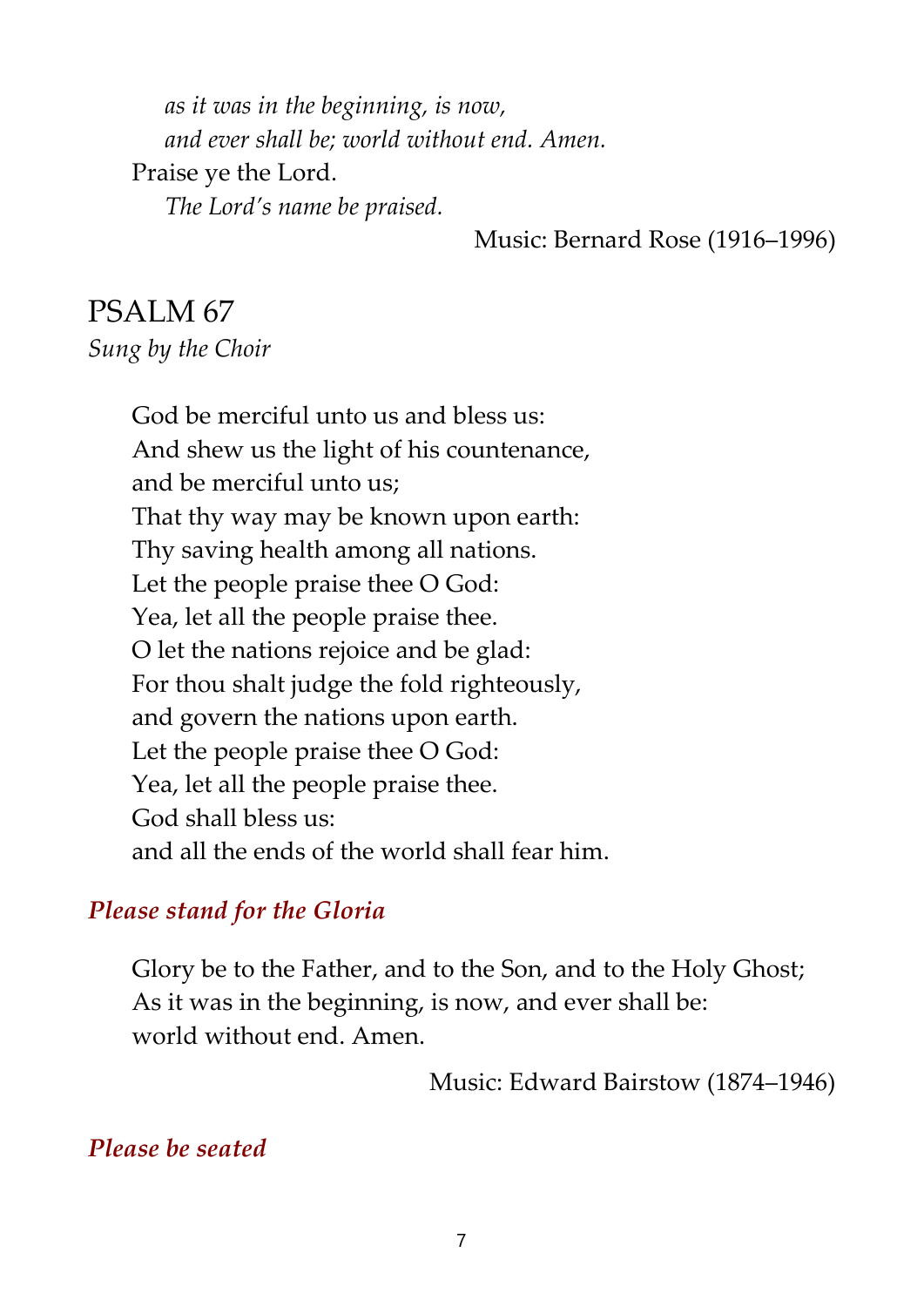## THE FIRST LESSON

*Read by the Senior Student of the Residential College, Mr Patrick Bates*

## A reading from the Book of Proverbs

*Read at both the laying of the foundation stone in 1870 and the Golden Jubilee service in 1922*

Listen, children, to a father's instruction, and be attentive, that you may gain insight; for I give you good precepts: do not forsake my teaching.

When I was a son with my father, tender, and my mother's favourite, he taught me, and said to me, 'Let your heart hold fast my words; keep my commandments, and live. Get wisdom; get insight: do not forget, nor turn away from the words of my mouth. Do not forsake her, and she will keep you; love her, and she will guard you. The beginning of wisdom is this: Get wisdom, and whatever else you get, get insight. Prize her highly, and she will exalt you; she will honour you if you embrace her.

She will place on your head a fair garland; she will bestow on you a beautiful crown.' Hear, my child, and accept my words, that the years of your life may be many. I have taught you the way of wisdom; I have led you in the paths of uprightness. When you walk, your step will not be hampered; and if you run, you will not stumble. Keep hold of instruction; do not let go; guard her, for she is your life.

*Proverbs 4:1–13*

Here ends the first lesson.

*Please stand*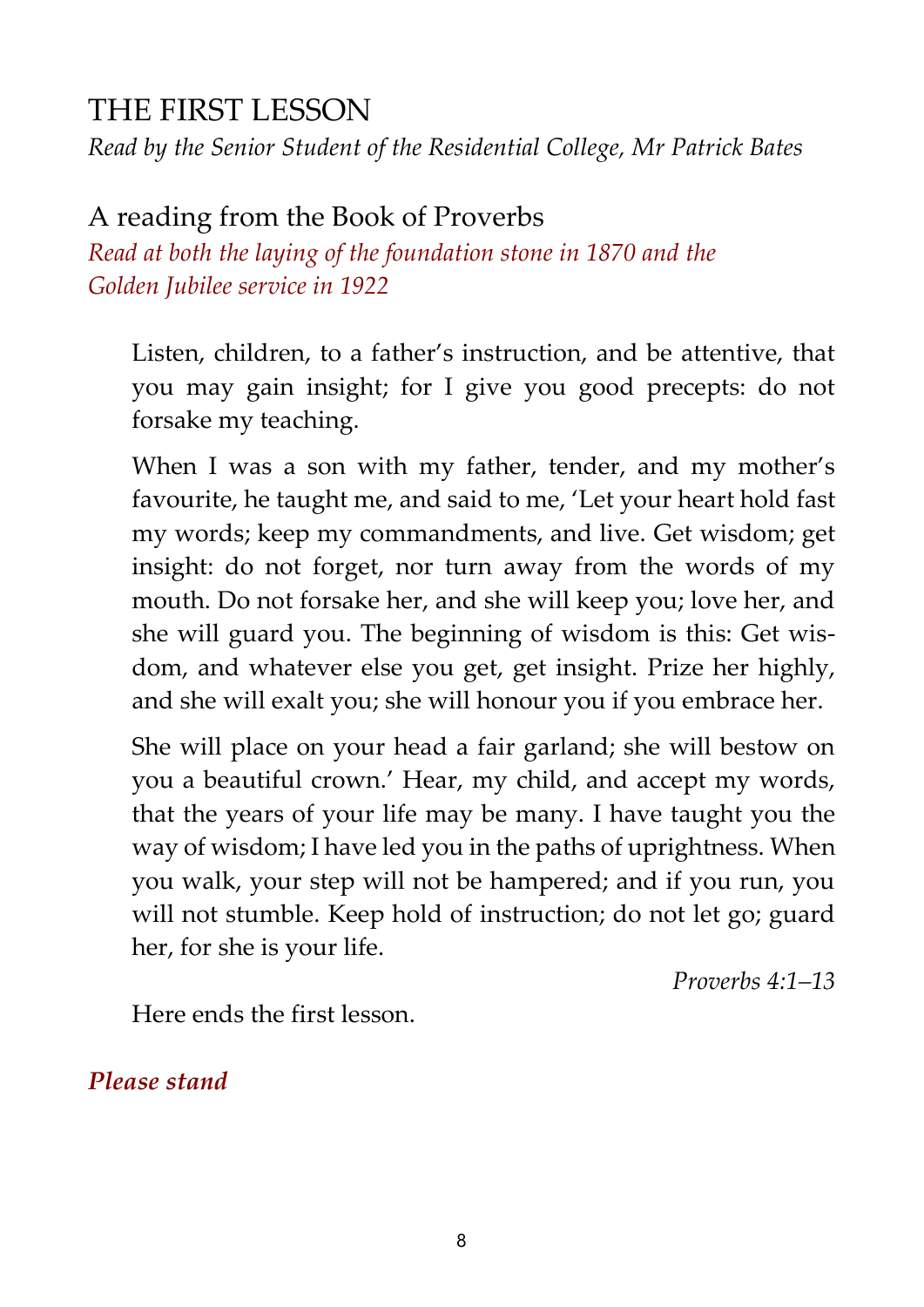## MAGNIFICAT

*Sung by the Choir*

My soul doth magnify the Lord: and my spirit hath rejoiced in God my Saviour. For he hath regarded the lowliness of his handmaiden. For behold, from henceforth all generations shall call me blessed. For he that is mighty hath magnified me and holy is his Name. And his mercy is on them that fear him, throughout all generations. He hath showed strength with his arm: he hath scattered the proud in the imagination of their hearts. He hath put down the mighty from their seat: and hath exalted the humble and meek. He hath filled the hungry with good things: and the rich he hath sent empty away. He remembering his mercy hath holpen his servant Israel: as he promised to our forefathers, Abraham and his seed, for ever.

Glory be to the Father, and to the Son, and to the Holy Ghost; as it was in the beginning, is now, and ever shall be: world without end. Amen.

Music: Charles Villiers Stanford (1852–1924)

#### *Please be seated*

## THE SECOND LESSON

*Read by the Interim Principal of Janet Clarke Hall, Ms Margie Welsford*

A reading from the Gospel according to St John *Read at the Centenary service in 1972*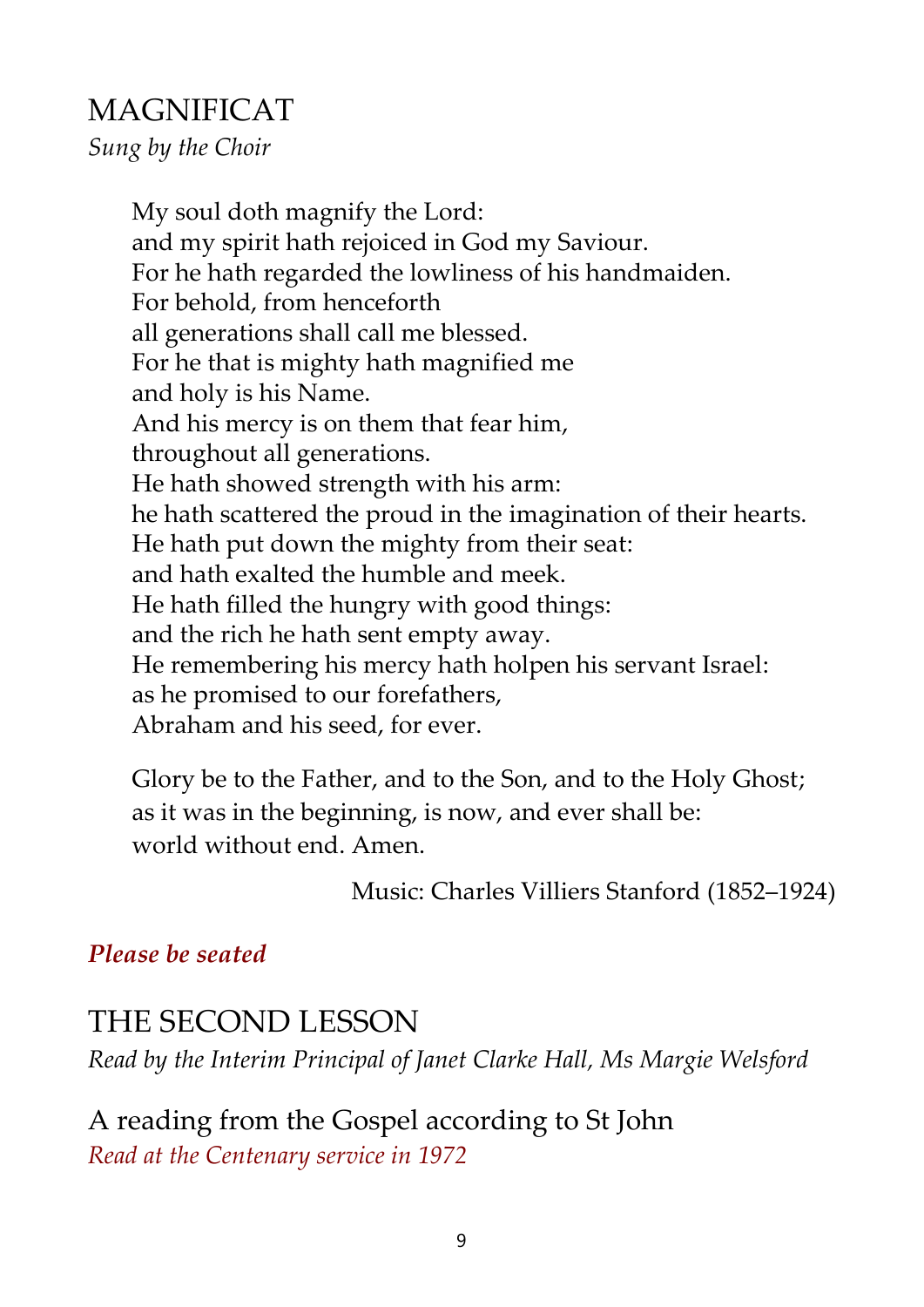I am the true vine, and my Father is the vine-grower. He removes every branch in me that bears no fruit. Every branch that bears fruit he prunes to make it bear more fruit. You have already been cleansed by the word that I have spoken to you. Abide in me as I abide in you. Just as the branch cannot bear fruit by itself unless it abides in the vine, neither can you unless you abide in me. I am the vine; you are the branches. Those who abide in me and I in them bear much fruit, because apart from me you can do nothing. Whoever does not abide in me is thrown away like a branch and withers; such branches are gathered, thrown into the fire, and burned. If you abide in me, and my words abide in you, ask for whatever you wish, and it will be done for you. My Father is glorified by this, that you bear much fruit and become my disciples. As the Father has loved me, so I have loved you; abide in my love. If you keep my commandments, you will abide in my love, just as I have kept my Father's commandments and abide in his love. I have said these things to you so that my joy may be in you, and that your joy may be complete. This is my commandment, that you love one another as I have loved you. No one has greater love than this, to lay down one's life for one's friends. You are my friends if you do what I command you. I do not call you servants any longer, because the servant does not know what the master is doing; but I have called you friends, because I have made known to you everything that I have heard from my Father. You did not choose me, but I chose you. And I appointed you to go and bear fruit, fruit that will last, so that the Father will give you whatever you ask him in my name. I am giving you these commands so that you may love one another.

*John 15:1–17*

Here ends the second lesson.

#### *Please stand*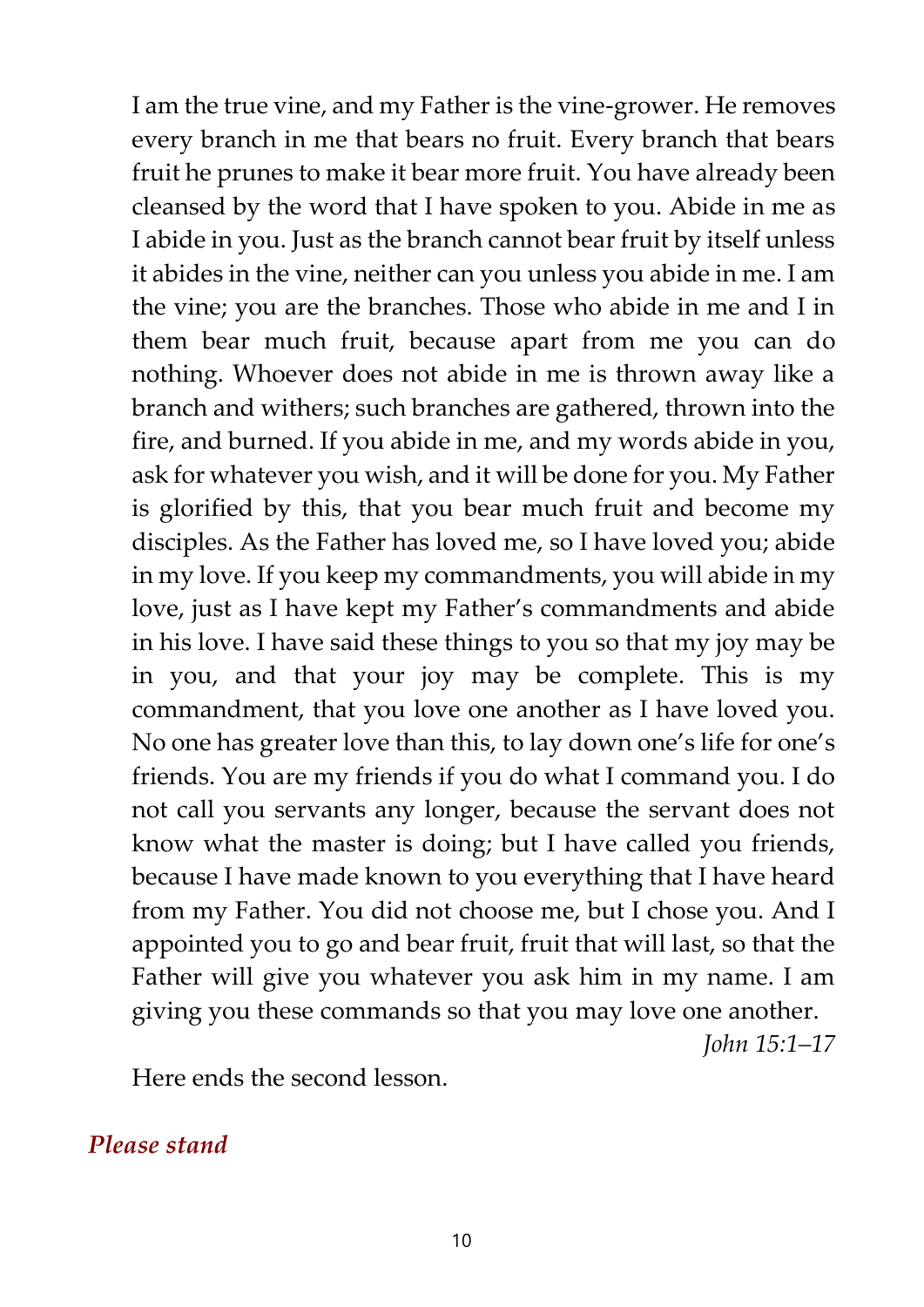## NUNC DIMITTIS

*Sung by the Choir*

Lord, now lettest thou thy servant depart in peace, according to thy word. For mine eyes have seen thy salvation, which thou hast prepared before the face of all people. To be a light to lighten the Gentiles: and to be the glory of thy people Israel.

Glory be to the Father, and to the Son: and to the Holy Ghost. As it was in the beginning, is now, and ever shall be, world without end. Amen.

> Music: Charles Villiers Stanford, Evening Service in C, op. 115

# APOSTLES' CREED

*Said by all*

**I believe in God, the Father Almighty, maker of heaven and earth, and in Jesus Christ, his only Son our Lord, who was conceived by the Holy Ghost, born of the Virgin Mary, suffered under Pontius Pilate, was crucified, dead, and buried. He descended into hell. The third day he rose again from the dead. He ascended into heaven, and sitteth on the right hand of God the Father Almighty. From thence he will come to judge**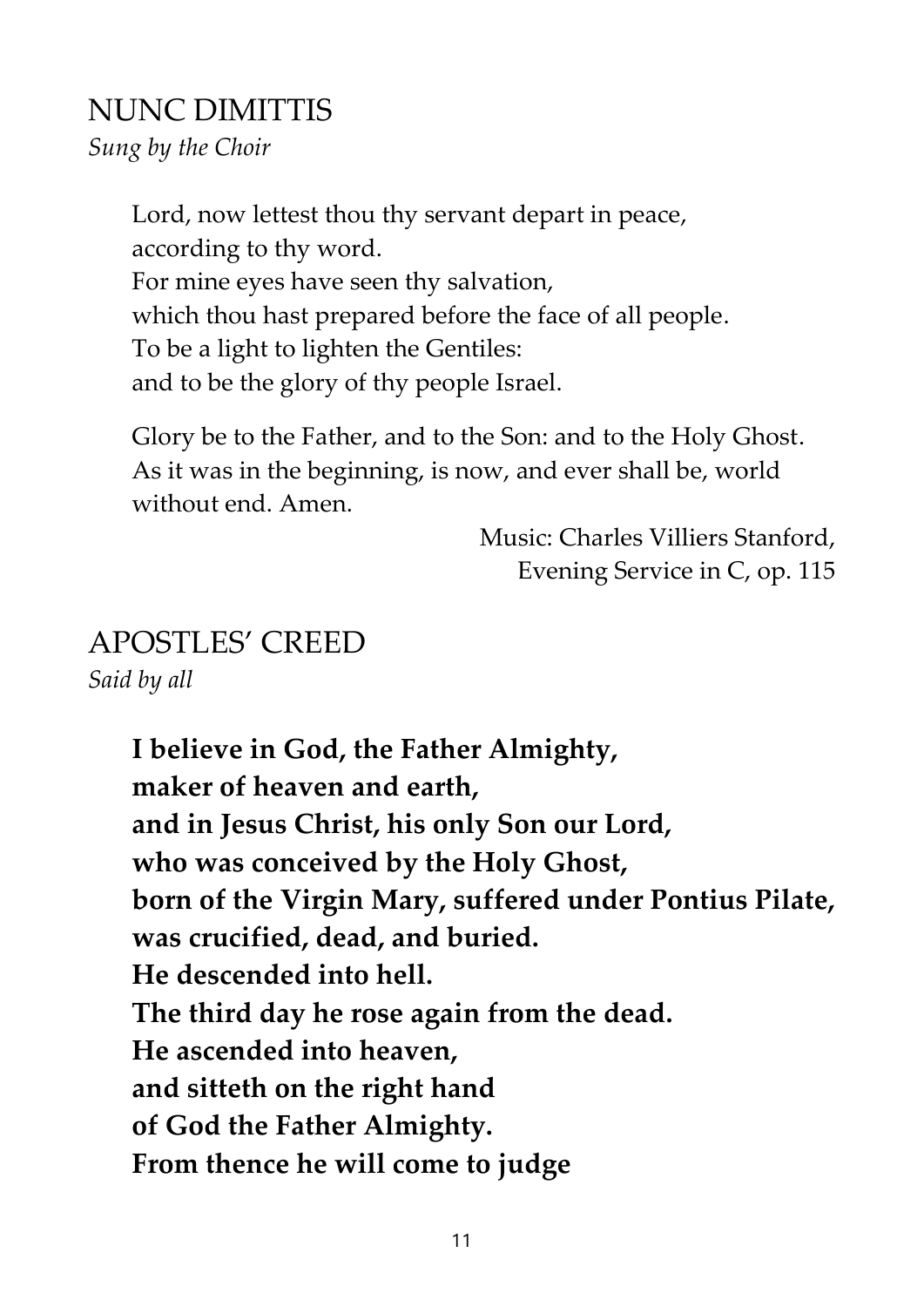**the quick and the dead. I believe in the Holy Ghost, the holy catholic Church, the communion of Saints, the forgiveness of sins, the resurrection of the body, and the life everlasting. Amen.**

#### *Please remain standing*

THE RESPONSES *Sung by the Officiant and Choir*

> The Lord be with you; *And with thy spirit.* Let us pray.

#### *Please kneel if able, or be seated*

*Lord, have mercy upon us. Christ, have mercy upon us. Lord, have mercy upon us.*

# THE LORD'S PRAYER

*Sung by the Choir*

Our Father, who art in heaven, hallowed be thy name; thy kingdom come, thy will be done, in earth as it is in heaven. Give us this day our daily bread, and forgive us our trespasses, as we forgive them that trespass against us. And lead us not into temptation, but deliver us from evil. Amen.

## THE RESPONSES CONTINUE

*Sung by the Officiant and Choir*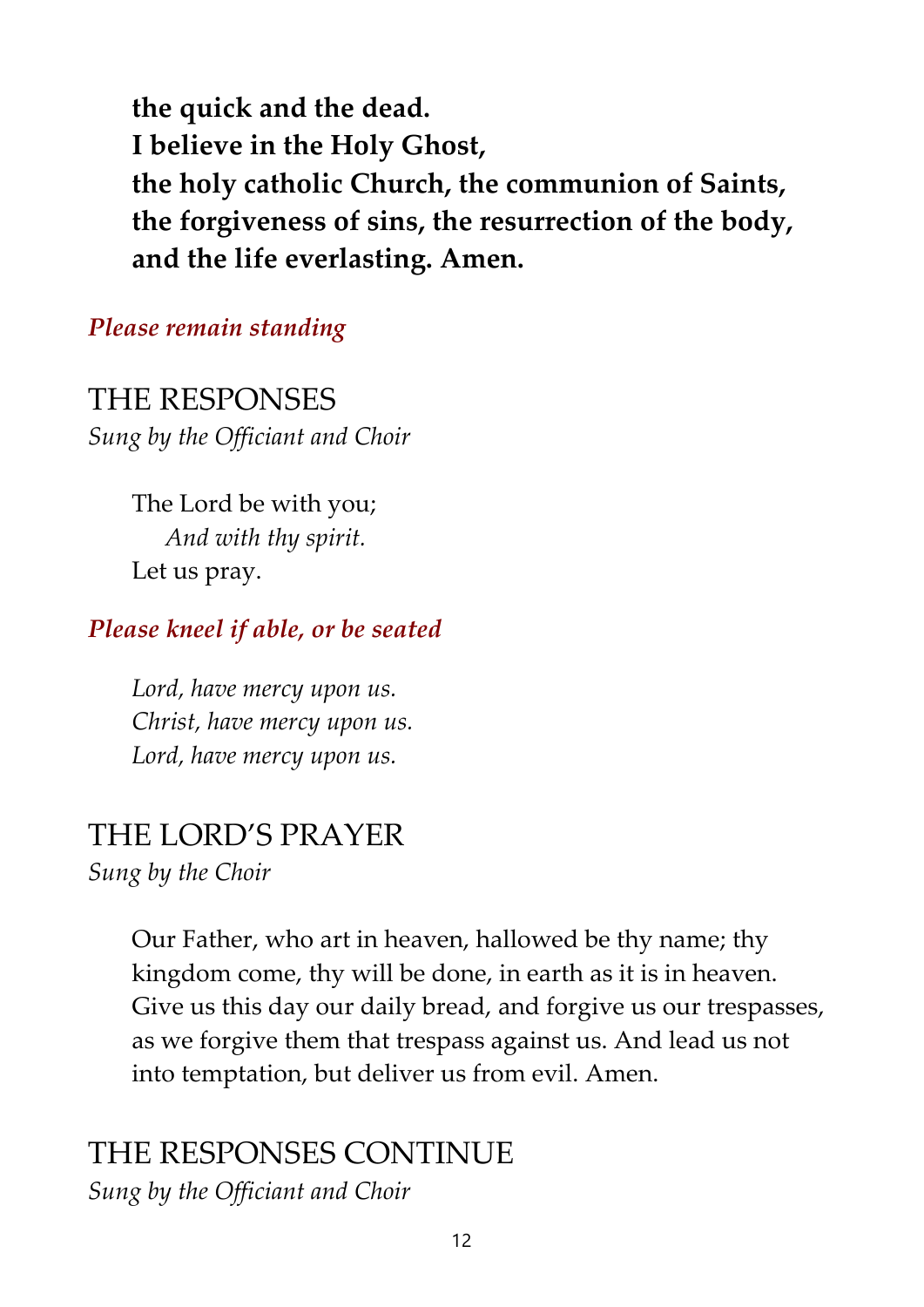O Lord, shew thy mercy upon us. *And grant us thy salvation.* O Lord, save the Queen. *And mercifully hear us when we call upon thee.* Endue thy ministers with righteousness. *And make thy chosen people joyful.* O Lord, save thy people. *And bless thine inheritance.* Give peace in our time, O Lord. *Because there is none other that fighteth for us, but only thou, O God.* O God, make clean our hearts within us. *and take not thy Holy Spirit from us.*

Music: Bernard Rose (1916–1996)

## THE COLLECTS

*Sung by the Officiant and Choir*

#### **Collect for the Day**

O Lord, from whom all good things do come: Grant to us thy humble servants, that by thy holy inspiration we may think those things that be good, and by thy merciful guiding may perform the same; through our Lord Jesus Christ. *Amen.*

#### **Collect of the Holy and Undivided Trinity**

Almighty and everlasting God, who hast given unto us, thy servants, grace by the confession of a true faith to acknowledge the glory of the eternal Trinity, and in the power of the Divine Majesty to worship the Unity; we beseech thee, that thou wouldst keep us steadfast in this faith, and evermore defend us from all adversity; who liveth and reigneth, one God, world without end. *Amen.*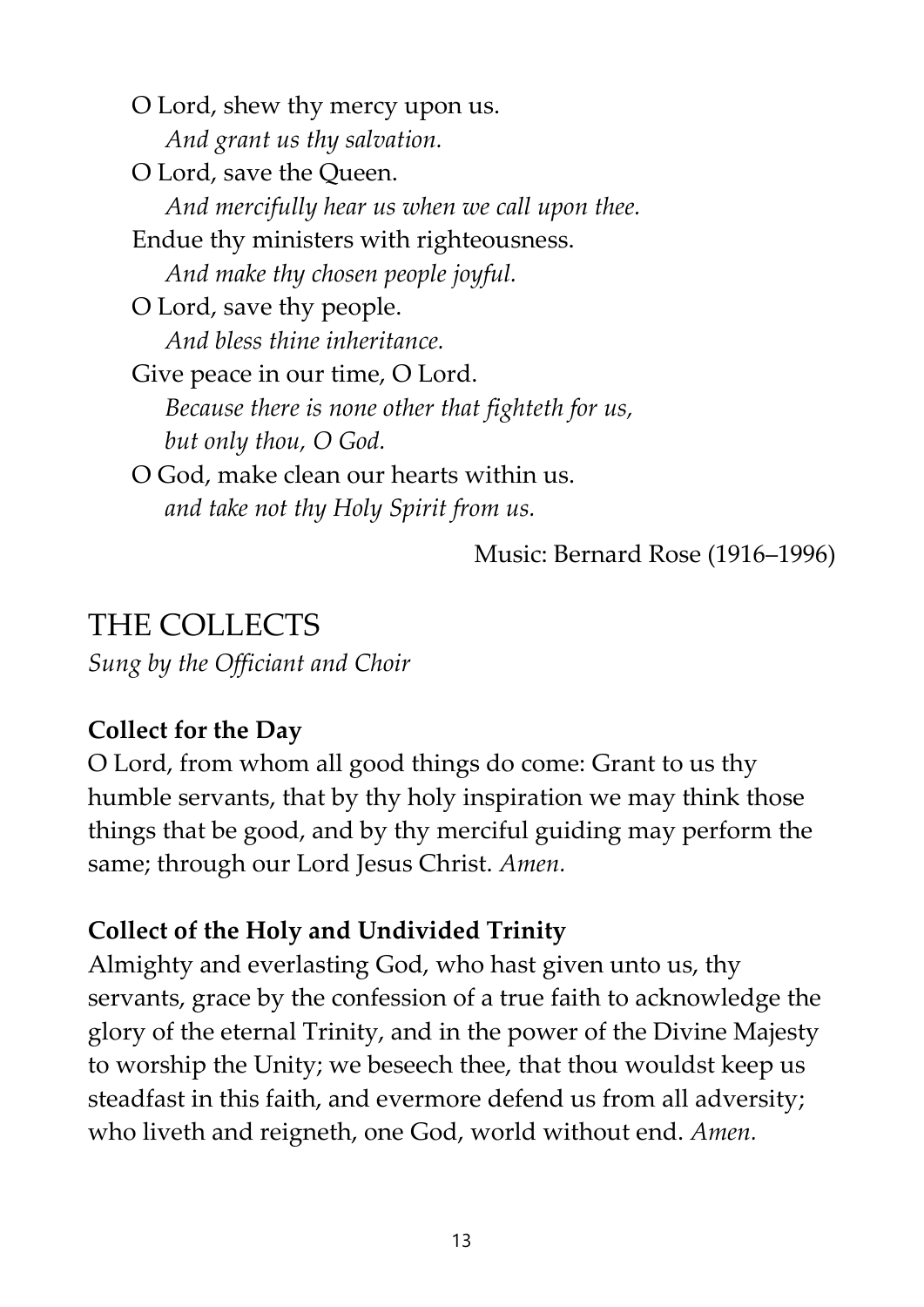#### **Collect for Peace**

O God, from whom all holy desires, all good counsels, and all just works do proceed: give unto thy servants that peace which the world cannot give; both, that our hearts may be set to obey thy commandments, and also that by thee, we, being defended from the fear of our enemies, may pass our time in rest and quietness; through the merits of Jesus Christ our Saviour. *Amen.*

#### **Evening Collect**

Lighten our darkness, we beseech thee, O Lord; and by thy great mercy defend us from all perils and dangers of this night; for the love of thy only Son, our Saviour Jesus Christ. *Amen.*

#### *Please be seated*

## ANTHEM

*Sung by the Choir*

| O lux beata Trinitas<br>Et principalis Unitas                       | [O Blessed Light of the Trinity]<br>[and fundamental Unity] |
|---------------------------------------------------------------------|-------------------------------------------------------------|
| Just out of sight<br>the distant sound<br>of trumpets, golden.      |                                                             |
| Iam sol recedit igneus                                              | [As now the fiery sun departs]                              |
| Holy, and holding<br>day against night<br>and stars in their round. |                                                             |
| Infunde lumen cordibus                                              | [Instil your light within our hearts]                       |
| So grace abounds<br>in three enfolded:<br>a triptych of light.      |                                                             |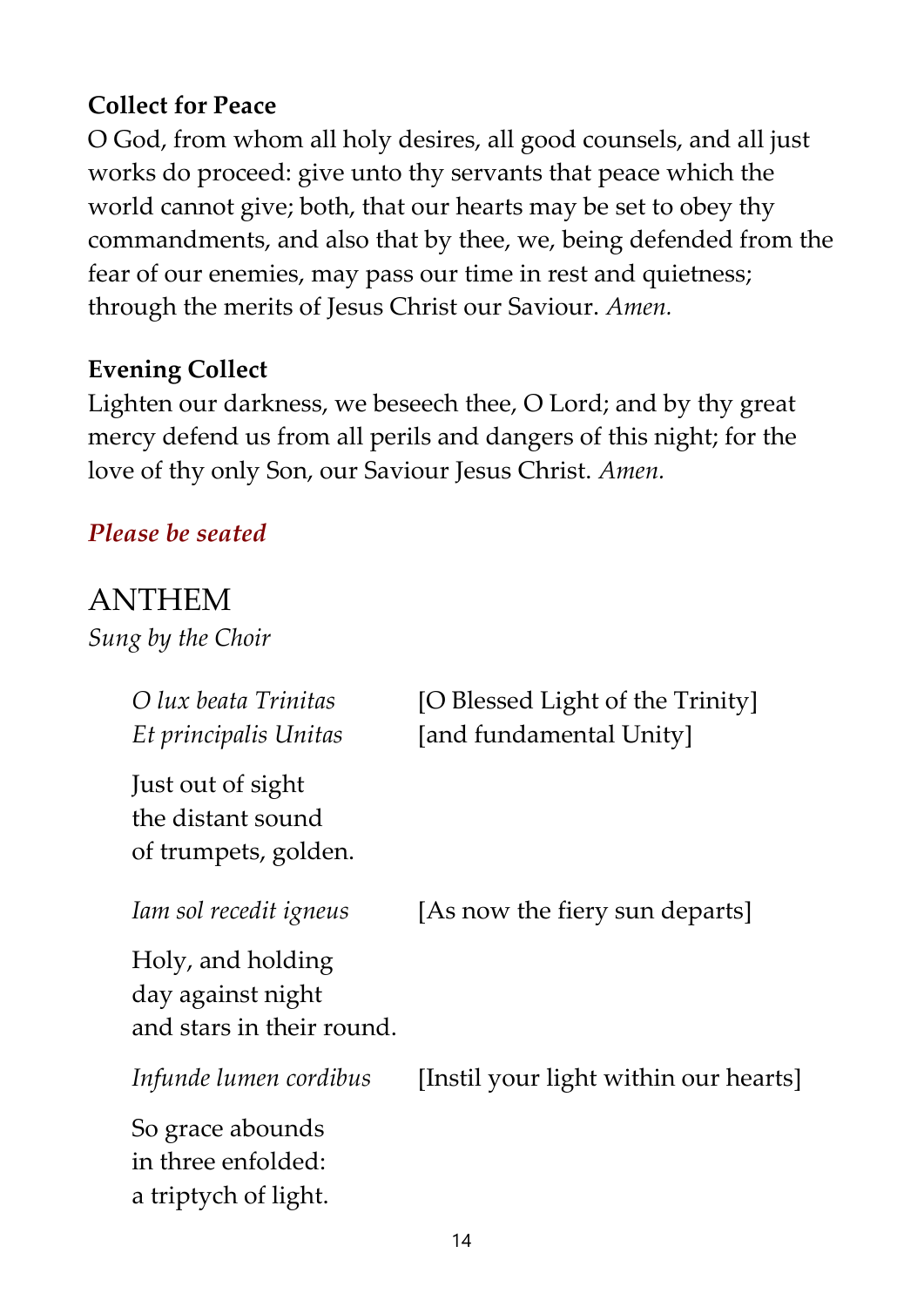| O lux beata Trinitas                                            | [O Blessed Light of the Trinity]                                                                                                                          |
|-----------------------------------------------------------------|-----------------------------------------------------------------------------------------------------------------------------------------------------------|
| Te mane laudum carmine                                          | [To you our morning song of praise]                                                                                                                       |
| Red-coloured morning<br>early as birds<br>ascend the sunrise    |                                                                                                                                                           |
| Te deprecemur vespere                                           | [To you our evening prayer we raise]                                                                                                                      |
| Our candle prayers<br>flicker as evening<br>kneels down towards |                                                                                                                                                           |
| Te nostra supplex gloria                                        | [May our suppliant glory]                                                                                                                                 |
| Glory past words<br>reaching past praise<br>into all singing.   |                                                                                                                                                           |
| Per cuncta laudet saecula.                                      | [Praise you forever and ever]                                                                                                                             |
|                                                                 | Text: Hymn attrib. St Ambrose (340–397);<br>Dr Katherine Firth (b. 1979), former Head of Academic Programs<br>Music: Mr Michael Leighton Jones (b. 1947), |

former Director of Music, Trinity College *Specially composed for this service*

## SERMON

*The Most Reverend Kay Goldsworthy AO, Archbishop of Perth and Trinity College alumna*

*Please stand and join in singing the hymn*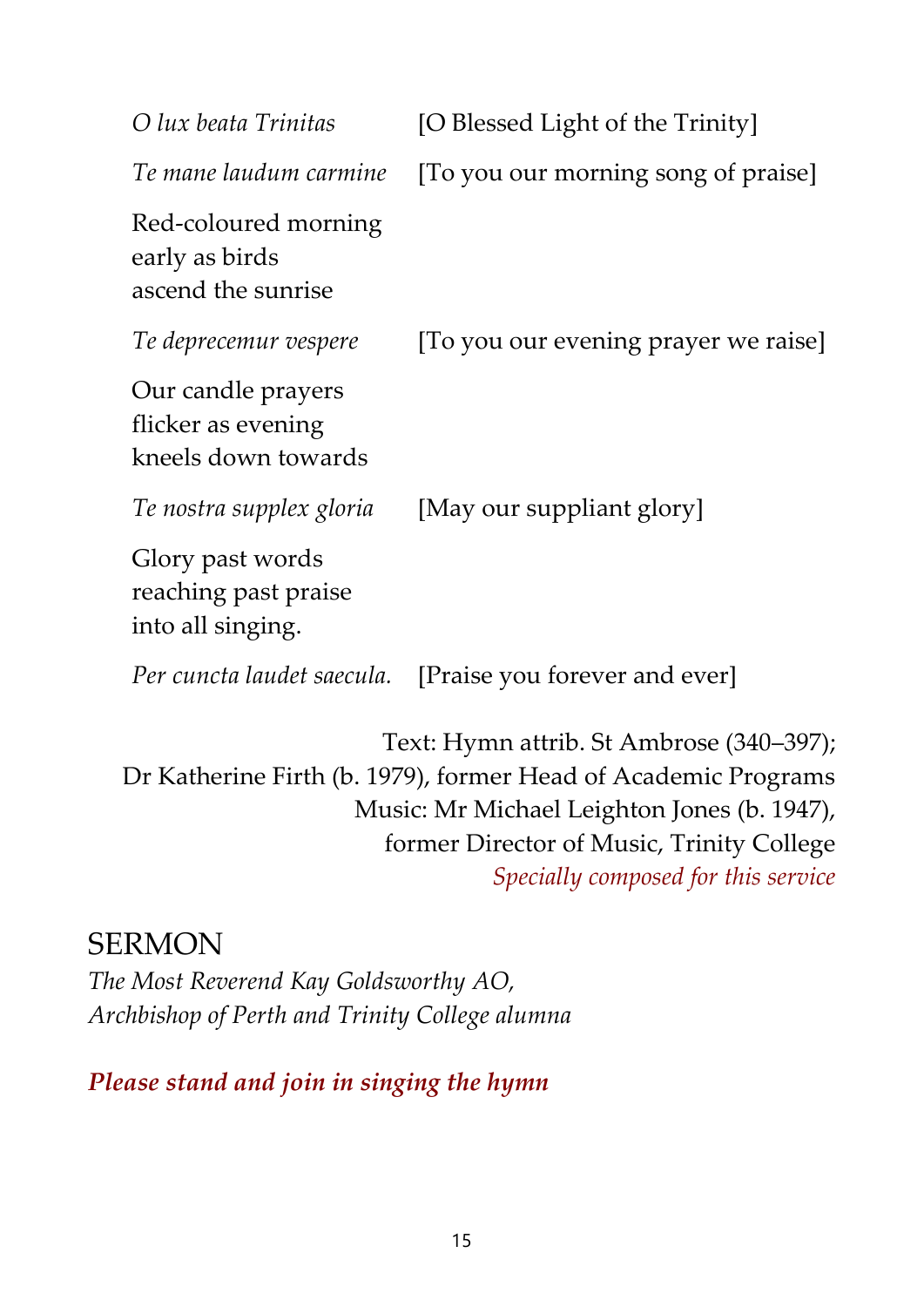# OFFICE HYMN  $6 +$  $6$ <sup>#</sup>

**O love, how deep, how broad, how high, Beyond all thought and fantasy, That God, the Son of God, should take Our mortal form for mortals' sake!**

**For us baptized, for us he bore His holy fast and hungered sore, For us temptations sharp he knew; For us the tempter overthrew.**

**For us he prayed; for us he taught; For us his daily works he wrought; By words and signs and actions thus Still seeking not himself, but us.**

**For us he rose from death again; For us he went on high to reign; For us he sent his Spirit here, To guide, to strengthen, and to cheer.**

**All honour, laud, and glory be, O Jesu, virgin-born to thee! All glory, as is ever meet To Father and to Paraclete.**

Words: Latin, 15th century, trans. Benjamin Webb (1819–1885) Music: 'Eisenach', Bartholomäus Gesius (c. 1562–1613) Descant: Mr Michael Fulcher (b. 1963), former Director of Music, Trinity College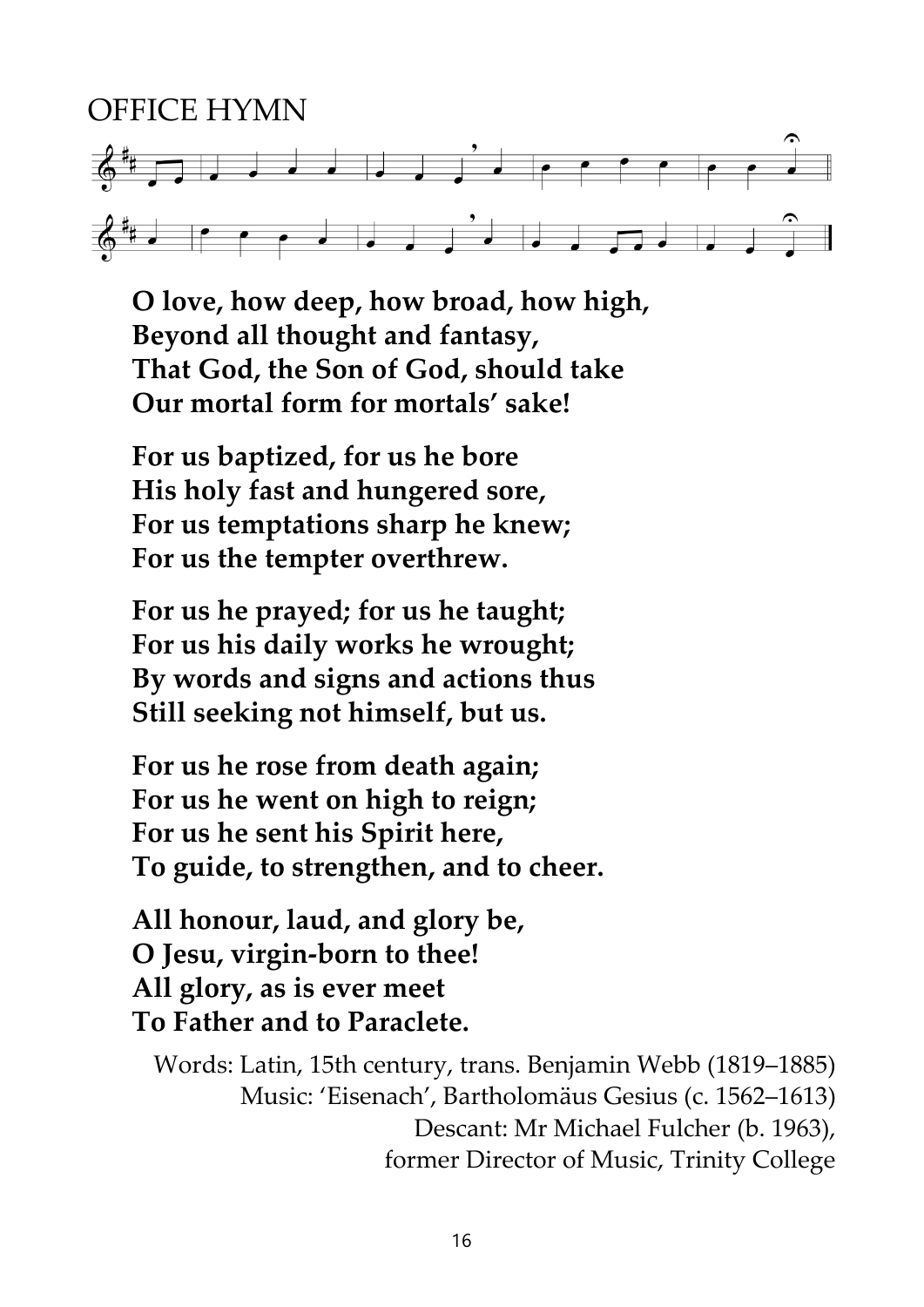# PRAYERS OF THE PEOPLE

## **A prayer for those in authority**

*Read by Member of the Board, the Right Reverend Dr Richard Treloar*

Everloving God, we pray for our Commonwealth of Australia; for our Queen, Elizabeth; our Governor-General, David Hurley; the Governor of Victoria, Linda Dessau; the Prime Minister and members of the new Federal Parliament; the Premier and members of the Victorian Parliament; that in all things we may be governed righteously; that we may live in peace and prosperity and seek to extend the life and bounty we enjoy to those in need, in our own country and abroad.

Lord, in your mercy: **Hear our prayer.**

## **A prayer for the Church**

*Read by the Dean of the Trinity College Theological School, the Reverend Canon Associate Professor Robert Derrenbacker*

Everloving God, we pray for Philip, our Metropolitan, for the assistant bishop of the diocese, and for the bishops of the dioceses of Ballarat, Bendigo, Gippsland and Wangaratta; for serving clergy in parishes, chaplaincies and service organisations; and for the whole people of God, that the Holy Spirit may ever abide with us, and so fill us with all graces and blessings, that we may serve God joyfully, with thankful hearts and strive in everything we do to extend his kingdom and show forth his love.

Lord, in your mercy: **Hear our prayer.**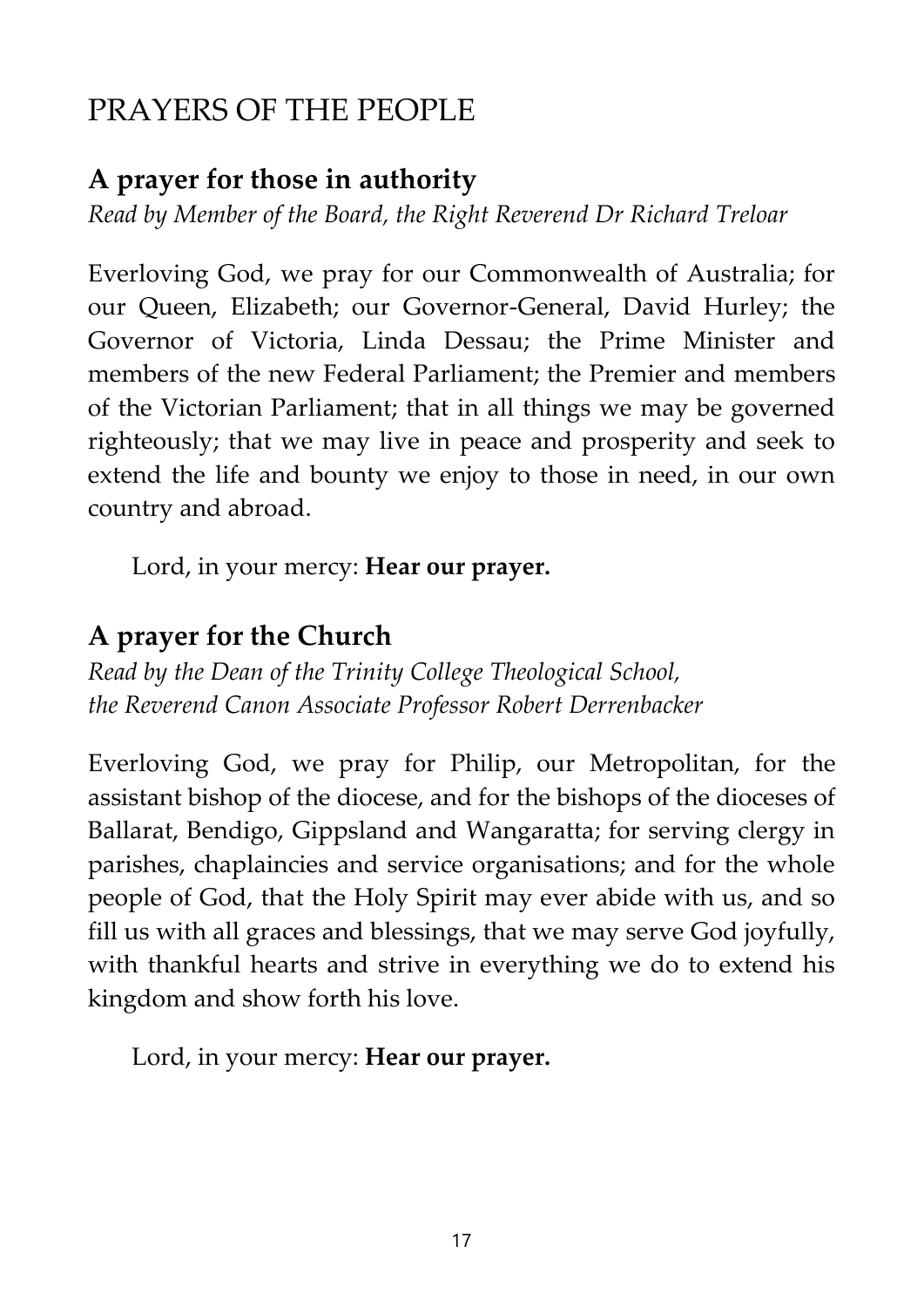## **A prayer for places of education**

*Read by the Dean of the Pathways School, Mr Richard Pickersgill*

Everloving God, we pray for the University of Melbourne and the University of Divinity, that they be places of new discovery and sound learning. We pray for all those in positions of responsibility, remembering especially the members of their councils and boards, their Wardens and Principals, professors and tutors, that in all things they may be guided by the Holy Spirit and wisely direct the course of life of all who seek to learn.

Lord, in your mercy: **Hear our prayer.**

#### **A prayer for all those less fortunate than ourselves**

*Read by the Dean of the Residential College, Ms Leonie Jongenelis*

Everloving God, we pray that we would always be mindful of those who are suffering through age, sickness or infirmity. We pray for protection for infants, guidance for the young, support for the aged and encouragement for the faint-hearted. Succour all who are in tribulation, necessity, or distress. We remember those who we have wronged; those to whom we have failed to render aid. We remember especially the Indigenous peoples of this land, refugees and asylumseekers, victims of domestic violence and workplace abuse, and those in other parts of the world subject to war, famine, natural disaster and pandemic. Protect the vulnerable, heal the sick and strengthen those who provide care and support to all in need.

Lord, in your mercy: **Hear our prayer.**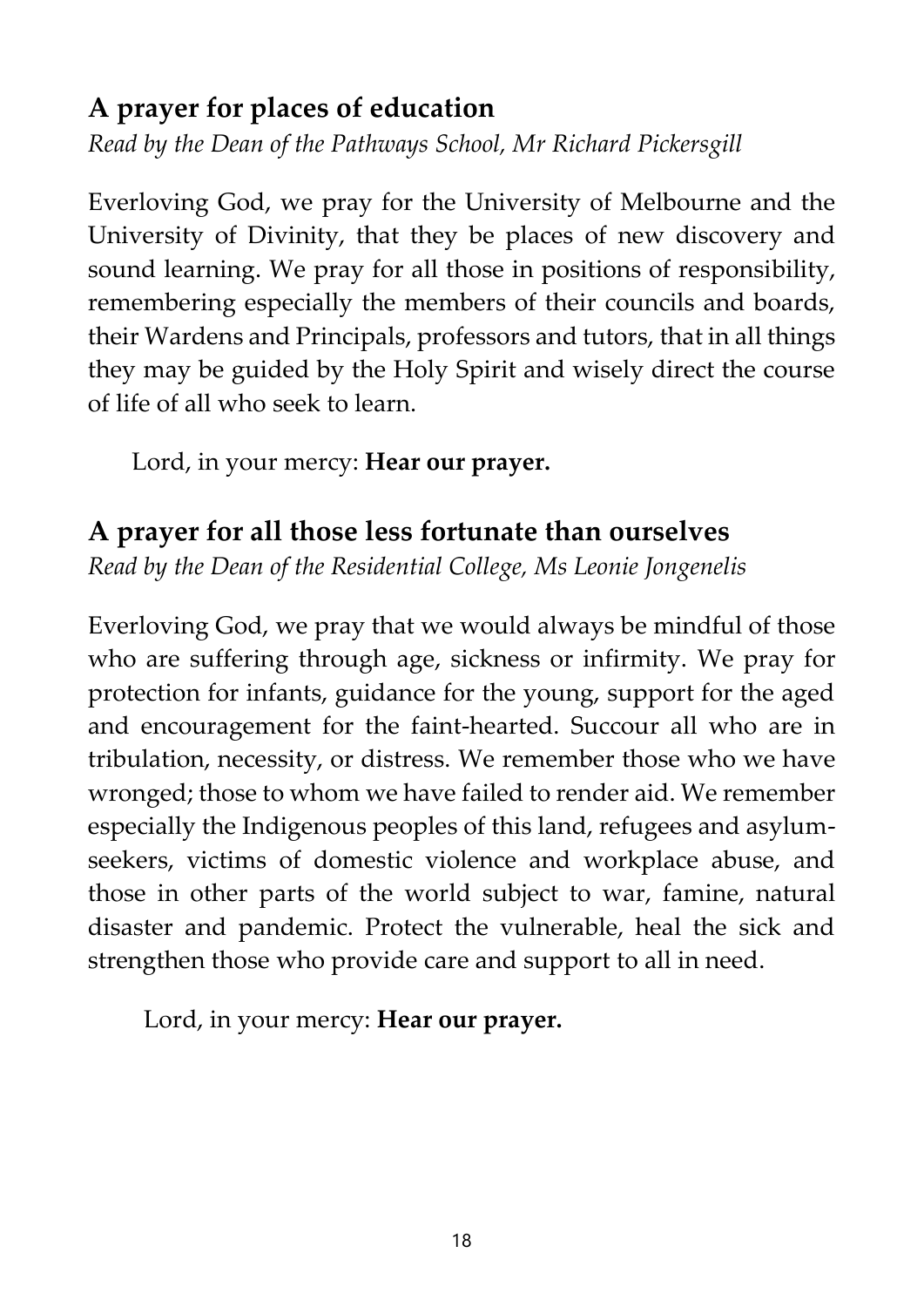## BIDDING PRAYER

*Read by the Warden of Trinity College, Professor Ken Hinchcliff*

Let us give thanks for the faith, vision and persistence of those who 150 years ago founded Trinity College and were its first Trustees: Charles Perry, first Bishop of Melbourne; Hussey Burgh Macartney, first Dean of Melbourne; William Stawell, second Chief Justice of Victoria; William Wilson, founding professor at the University of Melbourne; and Justice James Stephen.

For the many generous benefactors to the College: The Society for the Promotion of Christian Knowledge; Bishop James Moorhouse; Sir William Clarke, Janet, Lady Clarke, and Joseph Clarke; John Hastie, John Horsfall, William Manifold, Colin Caldwell, Robert Cripps, John and Louise Gourlay, Bruce Munro, Robin Sharwood, Joan Adams and John Stockdale; and all those who have given of their substance that the College might be equipped to meet the needs of generations of students.

For all those who established, fostered and extended traditions of liberal learning, true religion and enduring fellowship, especially George Torrance, Alexander Leeper, John Behan, Ronald Cowan, Robin Sharwood, Evan Burge, Don Markwell and Andrew McGowan; the Deans, Chaplains, teachers and staff, remembering especially Charles Easton, Madge Burrows, Dorothy Ryall, Syd Wynne, Barry Marshall, Frank Henagan, and James Grant.

Let us pray for the future of this College, that it may please our Heavenly Father to inspire the hearts of his people so to help us that Trinity College may be enabled to render to the Church effectual service by promoting true science and liberal learning to the glory of his holy name; and that all engaged in its service may be mindful of the goodly heritage into which they have entered, and may be guided with all wisdom and understanding in their pursuit of knowledge and search for truth, and may further the proper ends of our society with integrity, vision and hope.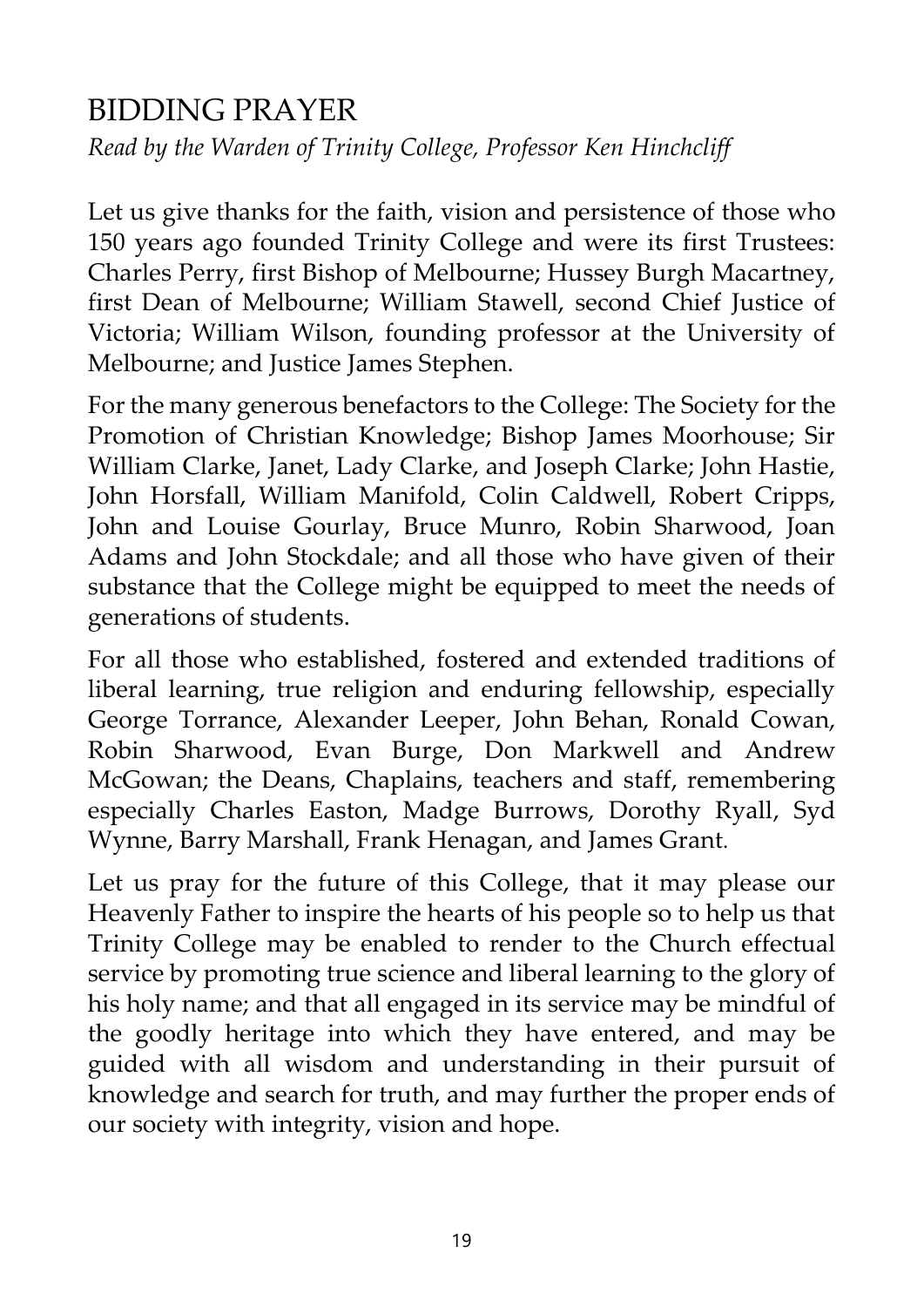## THE GRACE *Said by all*

**May the grace of our Lord Jesus Christ, and the love of God, and the fellowship of the Holy Spirit, be with us all, now and evermore. Amen.**

*Please stand and join in singing the hymn*

# DISMISSAL HYMN



**Praise to the Lord, the Almighty, the King of creation! O my soul, praise him, for he is thy health and salvation! All ye who hear, now to his temple draw near; Praise him in glad adoration.**

**Praise to the Lord, who o'er all things so wondrously reigneth, Shelters thee under his wings, yea so gently sustaineth! Hast thou not seen how thy desires e'er have been Granted in what he ordaineth?**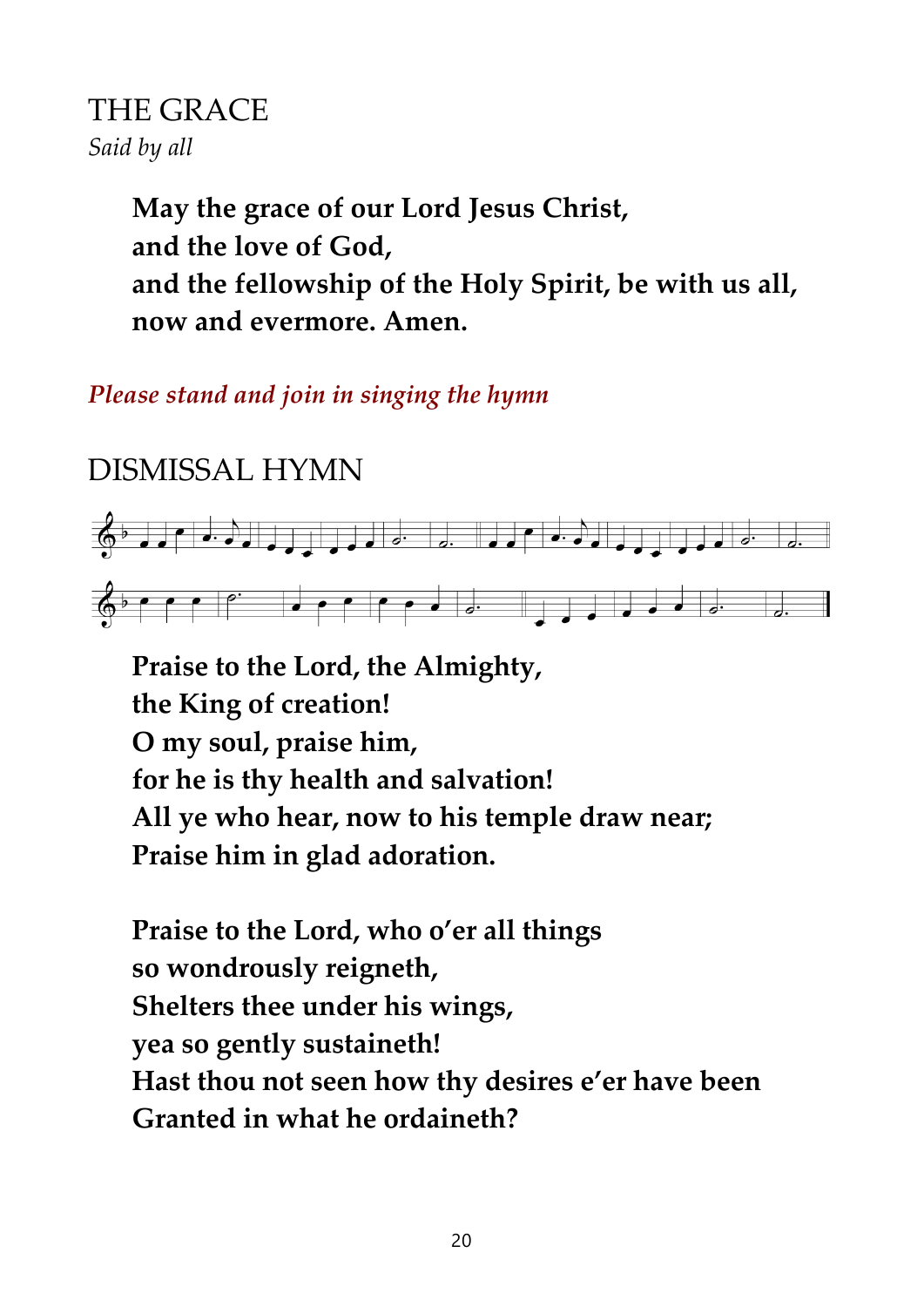**Praise to the Lord, who doth prosper thy work and defend thee; Surely his goodness and mercy here daily attend thee; Ponder anew what the Almighty can do, If with his love he befriend thee.**

**Praise to the Lord, O let all that is in me adore him! All that hath life and breath come now with praises before him; Let the Amen sound from his people again, Gladly for aye we adore him.**

> Text: Joachim Neander (1650–1680) trans. Catherine Winkworth (1827–1878) Music: 'Lobe den Herren', German, 1665, harm. W. Sterndale Bennett (1816–1875); Descant: Mr Philip Nicholls (b. 1976), former Assistant Director of Music, Trinity College

*Please remain standing for the closing prayers*

## COLLEGE PRAYER

*Led by the College Chaplain, the Reverend Dr Luke Hopkins*

Almighty Father, who hast through many generations and by many bountiful servants blessed Trinity College as a house of faith and fruitful study, grant us so to learn truth as to bear its light along all out ways and so to learn Christ as ever to be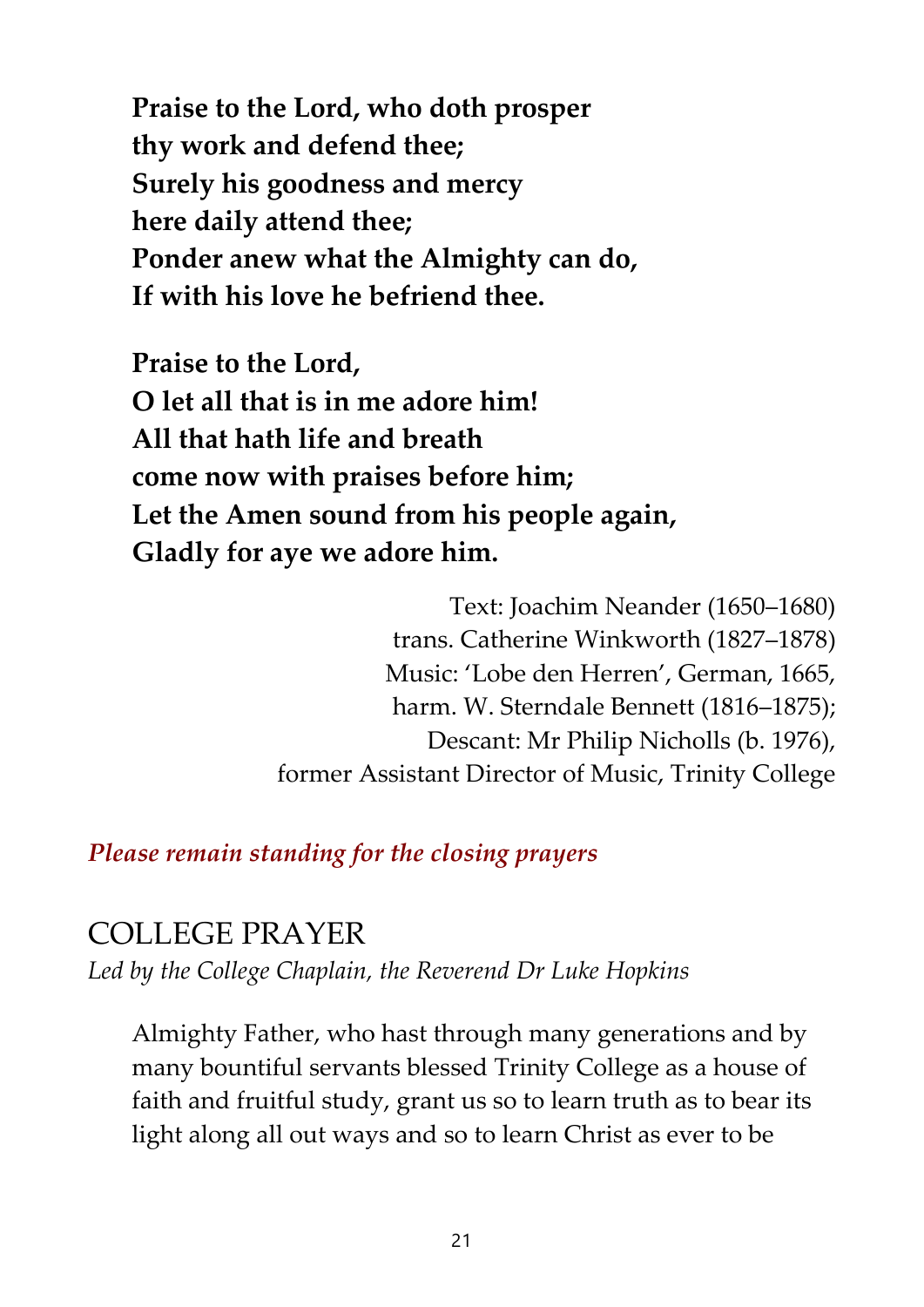found in him who liveth and reigneth with thee and the Holy Ghost, one God, world without end. **Amen.**

## BLESSING

*Pronounced by the Archbishop of Melbourne, the Most Reverend Dr Philip Freier*

Go forth into the world in peace; be of good courage; hold fast that which is good; render to no-one evil for evil; strengthen the fainthearted; support the weak; help the afflicted; give honour to all; love and serve the Lord, rejoicing in the power of the Holy Spirit; and the blessing of God Almighty, the Father, Son, and Holy Spirit, be upon you, and remain with you for ever. **Amen.**

*Please remain standing as the procession exits then sit for the remainder of the Recessional*

# ORGAN RECESSIONAL

*Nun danket alle Gott* from Cantata BWV 79 Johann Sebastian Bach (1685-1750) arr. for organ by Virgil Fox (1912-80)



*Some materials in this Order of Service are copyright. The Order of Evening Prayer is taken from The Book of Common Prayer © 1662, 2004. Passages of Scripture are taken from the New Revised Standard Version Bible © 1989. Hymns are taken from The New English Hymnal © 1986.*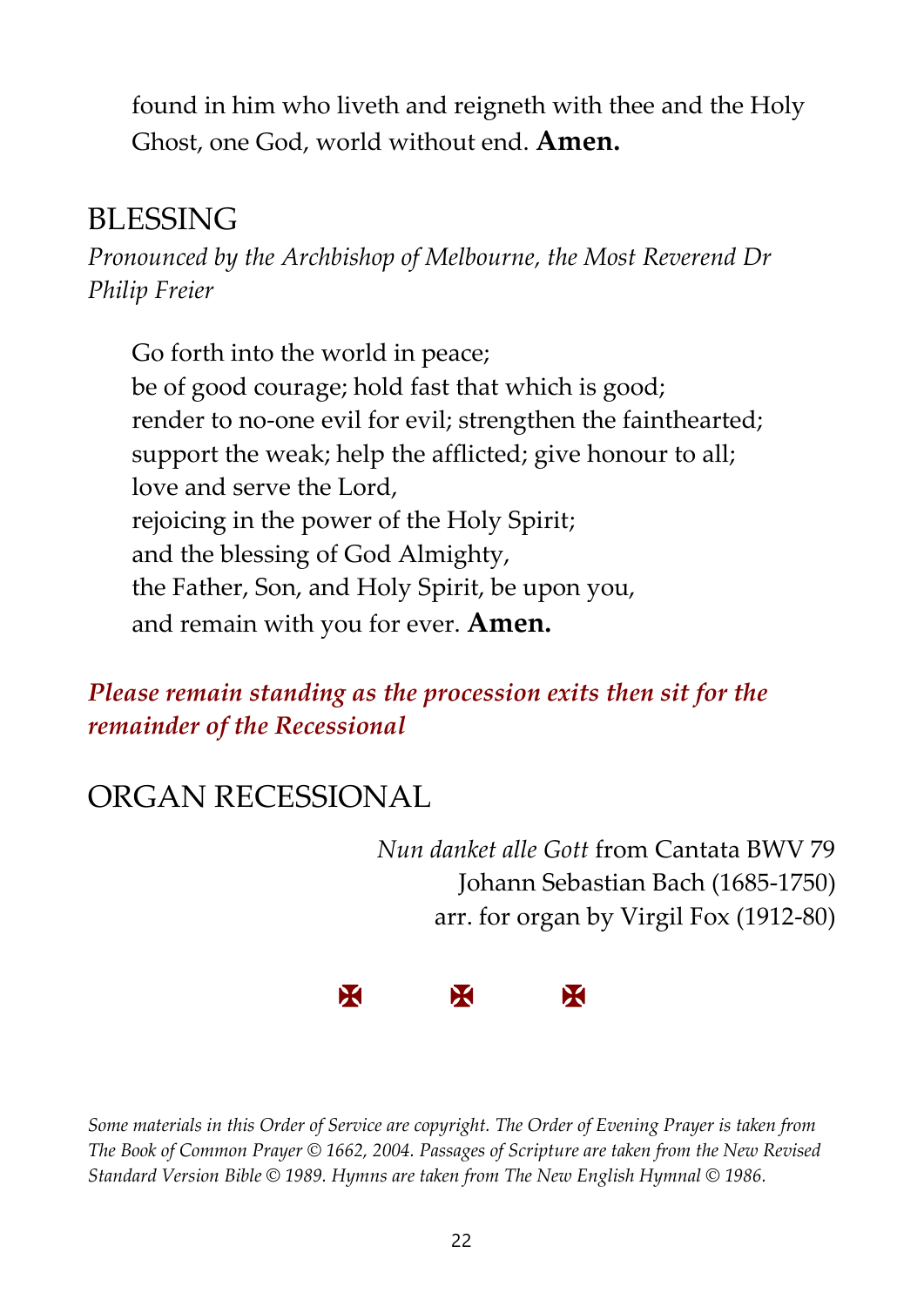The Officiant: *The Reverend Dr Luke Hopkins* Director of Music, Trinity College: *Mr Chris Watson* Trinity College Organist: *Mr Thomas Heyward* Director of Music, St Paul's Cathedral: *Mr Philip Nicholls*



# Order your copy today!

## **THE TRIUMPHS OF OUR FLEUR-DE-LYS** 150 Years of Trinity College Melbourne

by Peter Campbell With a foreword by John Poynter

Published by Melbourne University Press in its prestigious Miegunyah Press imprint.

This comprehensive, 800-page history of Trinity College is due for release in July, and includes more than 200 images, a bibliography and index.

RRP \$150. Order from the Trinity College shop: https://shop.trinity.unimelb.edu.au/



150 YEARS OF TRINITY COLLEGE<br>MELBOURNE

The Triumphs of  $_{\rm Our}$ 

PETER CAMPBELL